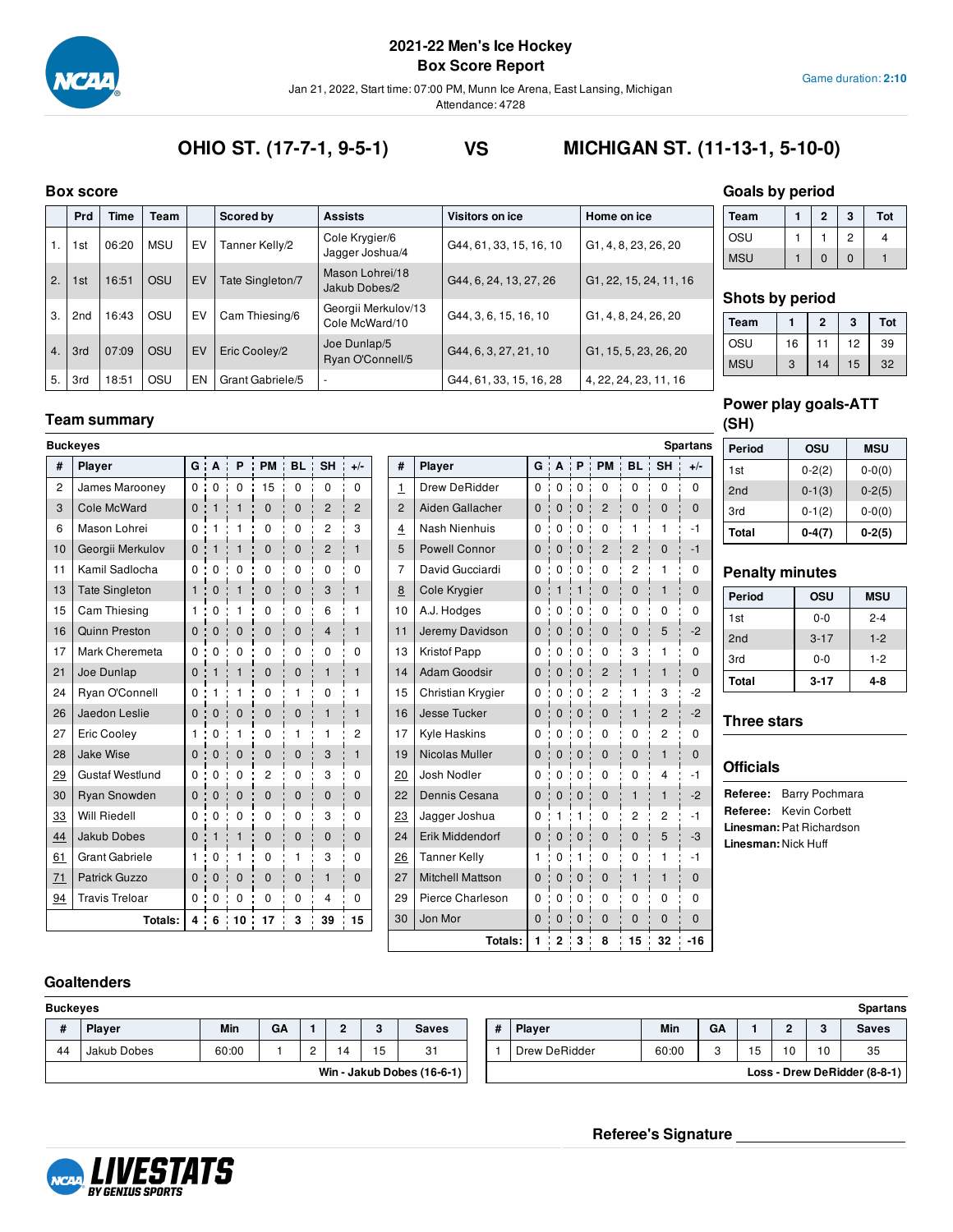

## **2021-22 Men's Ice Hockey Box Score Report**

Jan 21, 2022, Start time: 07:00 PM, Munn Ice Arena, East Lansing, Michigan

Attendance: 4728

## **Penalty summary**

| <b>Prd</b>      | <b>Player</b>          | Team       | Min            | <b>Offense</b>       | Time  |           |
|-----------------|------------------------|------------|----------------|----------------------|-------|-----------|
| 1st             | Christian Krygier      | <b>MSU</b> | 2              | <b>High Sticking</b> | 07:02 | PP        |
| 1st             | Aiden Gallacher        | <b>MSU</b> | $\overline{2}$ | Tripping             | 14:36 | <b>PP</b> |
| 2nd             | <b>Gustaf Westlund</b> | OSU        | 2              | Tripping             | 04:11 | PP        |
| 2 <sub>nd</sub> | James Marooney         | osu        | 5              | Hitting from behind  | 06:27 | PP        |

| Prd             | <b>Player</b>  | Team       | Min            | <b>Offense</b>  | Time  |    |
|-----------------|----------------|------------|----------------|-----------------|-------|----|
| 2 <sub>nd</sub> | James Marooney | OSU        | 10             | Game misconduct | 06:27 |    |
| 2 <sub>nd</sub> | Adam Goodsir   | <b>MSU</b> | $\overline{2}$ | Interference    | 17:49 | PP |
| 3rd             | Powell Connor  | <b>MSU</b> | 2              | Tripping        | 19:26 | PP |

## **Faceoff summary**

| <b>Buckeyes</b>        |                |                |      |
|------------------------|----------------|----------------|------|
| Player                 | W              |                | FO%  |
| Georgii Merkulov       | 9              | 6              | 60.0 |
| Jaedon Leslie          | 8              | $\overline{4}$ | 66.7 |
| Jake Wise              | 8              | 10             | 44.4 |
| <b>Gustaf Westlund</b> | $\overline{7}$ | 3              | 70.0 |
| Patrick Guzzo          | $\overline{4}$ |                | 80.0 |
| Totals:                | 36             | 24             | 60.0 |
|                        |                |                |      |

| Buckeyes |                        |                |                |      |    |                         |             |    | <b>Spartans</b> |
|----------|------------------------|----------------|----------------|------|----|-------------------------|-------------|----|-----------------|
| #        | Player                 | W              | ┗              | FO%  | #  | Player                  | W           | ┗  | FO%             |
| 10       | Georgii Merkulov       | 9              | 6              | 60.0 | 20 | Josh Nodler             | -           | 9  | 43.8            |
| 26       | Jaedon Leslie          | 8              | $\overline{4}$ | 66.7 | 13 | Kristof Papp            | 6           |    | 46.2            |
| 28       | Jake Wise              | 8              | 10             | 44.4 | 16 | Jesse Tucker            | 6           |    | 46.2            |
| 29       | <b>Gustaf Westlund</b> | $\overline{ }$ | 3              | 70.0 | 27 | <b>Mitchell Mattson</b> | 4           | 6  | 40.0            |
| 71       | Patrick Guzzo          | 4              |                | 80.0 | 19 | Nicolas Muller          |             | 6  | 14.3            |
|          | Totals:                | 36             | 24             | 60.0 | 23 | Jagger Joshua           | $\mathbf 0$ |    | 0.0             |
|          |                        |                |                |      |    | Totals:                 | 24          | 36 | 40.0            |

## **Faceoff chart**

#### **Buckeyes Spartans**

| <b>FACEOFFS</b>  | <b>WON</b> | $7 - 5$<br>$0 - 0$<br>$8 - 2$<br>1 - 1                                                                          | <b>WON</b> |
|------------------|------------|-----------------------------------------------------------------------------------------------------------------|------------|
| 1st Period       | 10         | $58.3\% - 41.7\%$<br>$150.0\%$ - $50.0\%$ $\parallel$ $80.0\%$ - $20.0\%$ $\parallel$<br>$(0.0\%$ - $0.0\%$ $)$ | 8          |
| 2nd Period       | 12         |                                                                                                                 | 9          |
| 3rd Period       | 14         | $7 - 3$<br>70.0% - 30.0%                                                                                        |            |
| At even strength | 27         |                                                                                                                 | 20         |
| Power play       | 6          | $10 - 11$<br>$2 - 2$<br>$0 - 0$<br>$1 - 0$                                                                      |            |
| Short handed     | 3          | . 47.6% - 52.4% 从<br>ا 100.0% - 0.0% ا<br>ل 50.0% - 50.0%  <br>$0.0\% - 0.0\%$                                  |            |

#### **Power play summary**

| <b>Buckeyes</b>                              |              |       |                |              |          |  |  |  |  |
|----------------------------------------------|--------------|-------|----------------|--------------|----------|--|--|--|--|
| <b>Prd</b>                                   | <b>Start</b> | End   | <b>Elapsed</b> | <b>Shots</b> | (Opp)    |  |  |  |  |
|                                              | 07:02        | 09:02 | 02:00          |              |          |  |  |  |  |
|                                              | 14:36        | 16:36 | 02:00          |              | $\Omega$ |  |  |  |  |
| 2                                            | 17:49        | 19:49 | 02:00          | 3            | $\Omega$ |  |  |  |  |
| 3                                            | 19:26        | 20:00 | $\overline{2}$ |              |          |  |  |  |  |
| Summary: 4 opps, 7 shots, 0 goal, time 06:34 |              |       |                |              |          |  |  |  |  |

| Buckeves |              |       |                |              |       |     |              |       |                                              |              | <b>Spartans</b> |  |
|----------|--------------|-------|----------------|--------------|-------|-----|--------------|-------|----------------------------------------------|--------------|-----------------|--|
| Prd      | <b>Start</b> | End   | <b>Elapsed</b> | <b>Shots</b> | (Opp) | Prd | <b>Start</b> | End   | <b>Elapsed</b>                               | <b>Shots</b> | (Opp)           |  |
|          | 07:02        | 09:02 | 02:00          |              |       | -   | 04:1         | 06:11 | 02:00                                        |              |                 |  |
|          | 14:36        | 16:36 | 02:00          |              |       |     | 06:27        | 11:27 | 05:00                                        |              |                 |  |
|          | 17:49        | 19:49 | 02:00          |              |       |     |              |       | Summary: 2 opps, 5 shots, 0 goal, time 07:00 |              |                 |  |

## **Shootout summary**

**NCAA** 

**Penalty shot summary**

No Penalty Shots

No Shootouts

LIVESTATS



Game duration: **2:10**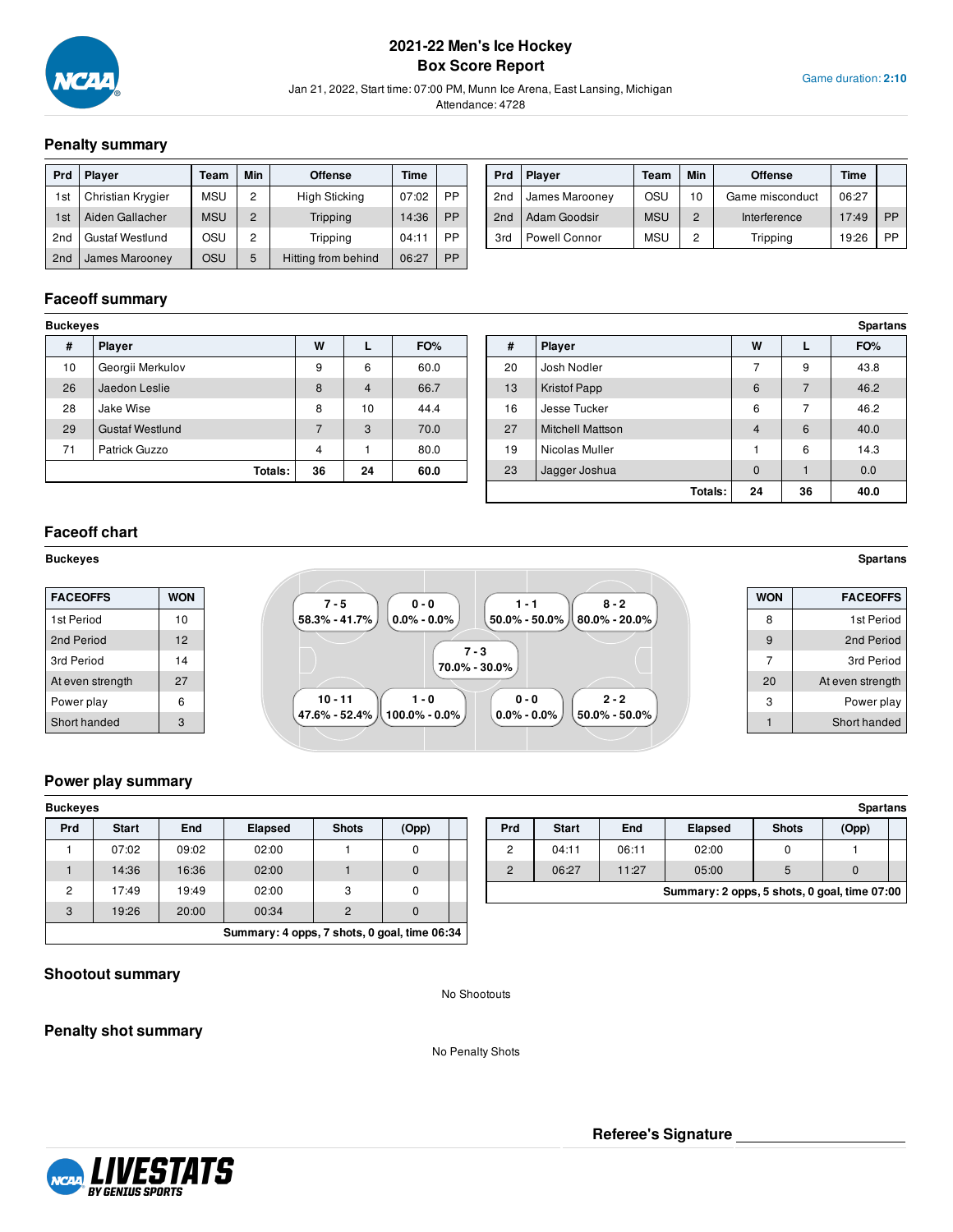

Game duration: **2:10**

Jan 21, 2022, Start time: 07:00 PM, Munn Ice Arena, East Lansing, Michigan

Attendance: 4728

# **OHIO ST. 4 - 1 MICHIGAN ST.**

## **Scoring by period**

| Team                |  |  |
|---------------------|--|--|
| OHIO ST.            |  |  |
| <b>MICHIGAN ST.</b> |  |  |

## **Start of 1st period**

| <b>Buckeyes</b>                                                                                                                                |       |              |         | Spartans                                                                                                                                                                                                                                                                                                                                                      |
|------------------------------------------------------------------------------------------------------------------------------------------------|-------|--------------|---------|---------------------------------------------------------------------------------------------------------------------------------------------------------------------------------------------------------------------------------------------------------------------------------------------------------------------------------------------------------------|
| <b>Action</b>                                                                                                                                  | Time  | <b>Score</b> | On Ice  | <b>Action</b>                                                                                                                                                                                                                                                                                                                                                 |
| Starting lineups OSU: #44 Jakub Dobes, #33 Will Riedell, #61<br>Grant Gabriele, #71 Patrick Guzzo, #29 Gustaf Westlund, #94<br>Travis Treloar. | 00:00 |              |         | Starting lineups MSU: #1 Drew DeRidder, #8 Cole Krygier, #4<br>Nash Nienhuis, #23 Jagger Joshua, #20 Josh Nodler, #26 Tanner<br>Kelly.                                                                                                                                                                                                                        |
| Start of 1st period.                                                                                                                           | 00:00 |              |         | Start of 1st period.                                                                                                                                                                                                                                                                                                                                          |
|                                                                                                                                                | 00:00 |              |         | Faceoff #29 Gustaf Westlund vs #20 Josh Nodler won by MSU.                                                                                                                                                                                                                                                                                                    |
| Shot by OSU #94 Travis Treloar, saved by #1 Drew DeRidder.                                                                                     | 00:26 |              |         |                                                                                                                                                                                                                                                                                                                                                               |
| Shot by OSU #94 Travis Treloar, saved by #1 Drew DeRidder.                                                                                     | 00:36 |              |         |                                                                                                                                                                                                                                                                                                                                                               |
|                                                                                                                                                | 00:37 |              |         | Faceoff #28 Jake Wise vs #16 Jesse Tucker won by MSU.                                                                                                                                                                                                                                                                                                         |
| Shot by OSU #10 Georgii Merkulov, saved by #1 Drew DeRidder.                                                                                   | 01:36 |              |         |                                                                                                                                                                                                                                                                                                                                                               |
| Shot by OSU #15 Cam Thiesing, saved by #1 Drew DeRidder.                                                                                       | 02:16 |              |         |                                                                                                                                                                                                                                                                                                                                                               |
| Faceoff #26 Jaedon Leslie vs #27 Mitchell Mattson won by OSU.                                                                                  | 02:20 |              |         |                                                                                                                                                                                                                                                                                                                                                               |
| Shot by OSU #13 Tate Singleton, saved by #1 Drew DeRidder.                                                                                     | 02:22 |              |         |                                                                                                                                                                                                                                                                                                                                                               |
|                                                                                                                                                | 02:44 |              |         | Shot by MSU #14 Adam Goodsir, saved by #44 Jakub Dobes.                                                                                                                                                                                                                                                                                                       |
| Shot by OSU #29 Gustaf Westlund, saved by #1 Drew DeRidder.                                                                                    | 03:17 |              |         |                                                                                                                                                                                                                                                                                                                                                               |
| Shot by OSU #71 Patrick Guzzo, saved by #1 Drew DeRidder.                                                                                      | 04:30 |              |         |                                                                                                                                                                                                                                                                                                                                                               |
|                                                                                                                                                | 04:31 |              |         | Faceoff #28 Jake Wise vs #13 Kristof Papp won by MSU.                                                                                                                                                                                                                                                                                                         |
| Shot by OSU #17 Mark Cheremeta BLOCKED by #13 Kristof<br>Papp.                                                                                 | 04:51 |              |         |                                                                                                                                                                                                                                                                                                                                                               |
|                                                                                                                                                | 05:07 |              |         | Shot by MSU #19 Nicolas Muller, saved by #44 Jakub Dobes.                                                                                                                                                                                                                                                                                                     |
| Shot by OSU #61 Grant Gabriele OFF TARGET.                                                                                                     | 05:32 |              |         |                                                                                                                                                                                                                                                                                                                                                               |
| Shot by OSU #33 Will Riedell, saved by #1 Drew DeRidder.                                                                                       | 05:35 |              |         |                                                                                                                                                                                                                                                                                                                                                               |
| Faceoff #10 Georgii Merkulov vs #20 Josh Nodler won by OSU.                                                                                    | 05:37 |              |         |                                                                                                                                                                                                                                                                                                                                                               |
| Shot by OSU #15 Cam Thiesing, saved by #1 Drew DeRidder.                                                                                       | 05:41 |              |         |                                                                                                                                                                                                                                                                                                                                                               |
|                                                                                                                                                | 06:20 | $0 - 1$      | $6 - 6$ | GOAL by MSU #26 Tanner Kelly, Assist by #8 Cole Krygier and<br>#23 Jagger Joshua,<br>On ice for MSU: #1 Drew DeRidder, #26 Tanner Kelly, #20 Josh<br>Nodler, #23 Jagger Joshua, #4 Nash Nienhuis, #8 Cole Krygier.<br>On ice for OSU: #44 Jakub Dobes, #16 Quinn Preston, #15 Cam<br>Thiesing, #10 Georgii Merkulov, #61 Grant Gabriele, #33 Will<br>Riedell. |
| Faceoff #26 Jaedon Leslie vs #27 Mitchell Mattson won by OSU.                                                                                  | 06:20 |              |         |                                                                                                                                                                                                                                                                                                                                                               |
| Shot by OSU #21 Joe Dunlap BLOCKED by #5 Powell Connor.                                                                                        | 06:41 |              |         |                                                                                                                                                                                                                                                                                                                                                               |
| Faceoff #28 Jake Wise vs #20 Josh Nodler won by OSU.                                                                                           | 06:42 |              |         |                                                                                                                                                                                                                                                                                                                                                               |
|                                                                                                                                                | 07:02 |              |         | Penalty on #15 Christian Krygier MSU 2 minutes for HIGH<br><b>STICKING.</b>                                                                                                                                                                                                                                                                                   |
| <b>OSU</b> start of power play.                                                                                                                | 07:02 |              |         |                                                                                                                                                                                                                                                                                                                                                               |
|                                                                                                                                                | 07:02 |              |         | Faceoff #10 Georgii Merkulov vs #19 Nicolas Muller won by MSU.                                                                                                                                                                                                                                                                                                |
| Shot by OSU #3 Cole McWard, saved by #1 Drew DeRidder.                                                                                         | 08:45 |              |         |                                                                                                                                                                                                                                                                                                                                                               |
| Shot by OSU #33 Will Riedell BLOCKED by #5 Powell Connor.                                                                                      | 09:01 |              |         |                                                                                                                                                                                                                                                                                                                                                               |
|                                                                                                                                                | 09:02 |              |         | MSU #15 Christian Krygier penalty complete.                                                                                                                                                                                                                                                                                                                   |
| <b>OSU</b> end of power play.                                                                                                                  | 09:02 |              |         |                                                                                                                                                                                                                                                                                                                                                               |

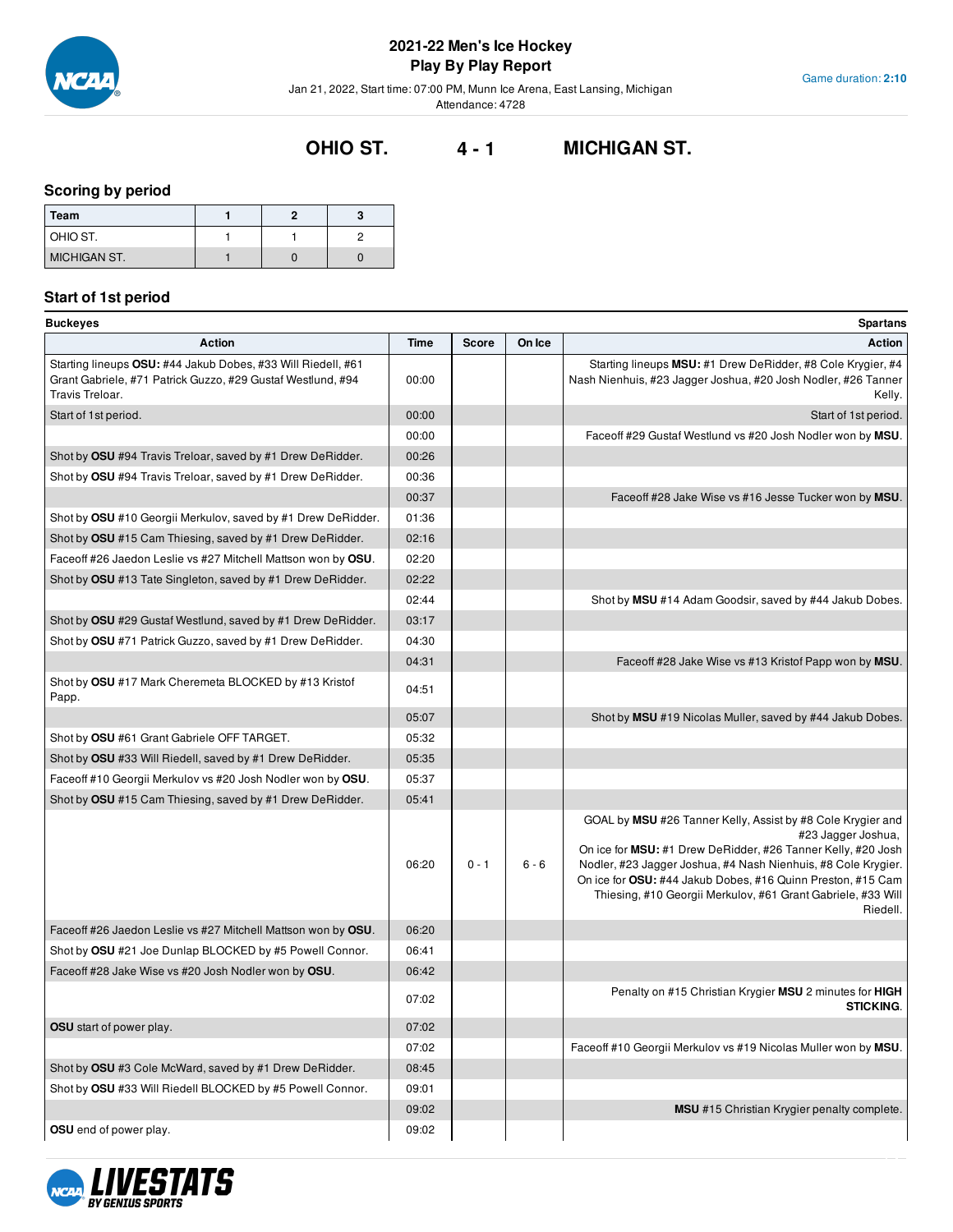

Jan 21, 2022, Start time: 07:00 PM, Munn Ice Arena, East Lansing, Michigan

| Game duration: 2:10 |  |
|---------------------|--|
|                     |  |

| <b>Action</b>                                                                                                                                                                                                                                                                                                                                                             | Time    | <b>Score</b> | On Ice  | <b>Action</b>                                                 |
|---------------------------------------------------------------------------------------------------------------------------------------------------------------------------------------------------------------------------------------------------------------------------------------------------------------------------------------------------------------------------|---------|--------------|---------|---------------------------------------------------------------|
| Shot by OSU #29 Gustaf Westlund, saved by #1 Drew DeRidder.                                                                                                                                                                                                                                                                                                               | 09:08   |              |         |                                                               |
| Faceoff #71 Patrick Guzzo vs #16 Jesse Tucker won by OSU.                                                                                                                                                                                                                                                                                                                 | 09:09   |              |         |                                                               |
| Faceoff #26 Jaedon Leslie vs #16 Jesse Tucker won by OSU.                                                                                                                                                                                                                                                                                                                 | 09:59   |              |         |                                                               |
| Shot by OSU #6 Mason Lohrei, saved by #1 Drew DeRidder.                                                                                                                                                                                                                                                                                                                   | 10:06   |              |         |                                                               |
|                                                                                                                                                                                                                                                                                                                                                                           | 10:06   |              |         | Faceoff #26 Jaedon Leslie vs #27 Mitchell Mattson won by MSU. |
|                                                                                                                                                                                                                                                                                                                                                                           | 10:40   |              |         | Faceoff #10 Georgii Merkulov vs #13 Kristof Papp won by MSU.  |
| Shot by OSU #15 Cam Thiesing, saved by #1 Drew DeRidder.                                                                                                                                                                                                                                                                                                                  | 11:12   |              |         |                                                               |
|                                                                                                                                                                                                                                                                                                                                                                           | 11:12   |              |         | Faceoff #28 Jake Wise vs #16 Jesse Tucker won by MSU.         |
| Shot by OSU #28 Jake Wise, saved by #1 Drew DeRidder.                                                                                                                                                                                                                                                                                                                     | 11:56   |              |         |                                                               |
| Shot by OSU #2 James Marooney BLOCKED by #27 Mitchell<br>Mattson.                                                                                                                                                                                                                                                                                                         | 13:37   |              |         |                                                               |
|                                                                                                                                                                                                                                                                                                                                                                           | 14:36   |              |         | Penalty on #2 Aiden Gallacher MSU 2 minutes for TRIPPING.     |
| <b>OSU</b> start of power play.                                                                                                                                                                                                                                                                                                                                           | 14:36   |              |         |                                                               |
| Faceoff #29 Gustaf Westlund vs #19 Nicolas Muller won by OSU.                                                                                                                                                                                                                                                                                                             | 14:36   |              |         |                                                               |
| Shot by OSU #61 Grant Gabriele BLOCKED by #15 Christian<br>Krygier.                                                                                                                                                                                                                                                                                                       | 15:53   |              |         |                                                               |
| Shot by OSU #61 Grant Gabriele, saved by #1 Drew DeRidder.                                                                                                                                                                                                                                                                                                                | 16:30   |              |         |                                                               |
|                                                                                                                                                                                                                                                                                                                                                                           | 16:36   |              |         | MSU #2 Aiden Gallacher penalty complete.                      |
| <b>OSU</b> end of power play.                                                                                                                                                                                                                                                                                                                                             | 16:36   |              |         |                                                               |
| GOAL by OSU #13 Tate Singleton, Assist by #6 Mason Lohrei and<br>#44 Jakub Dobes,<br>On ice for OSU: #44 Jakub Dobes, #13 Tate Singleton, #26<br>Jaedon Leslie, #27 Eric Cooley, #24 Ryan O'Connell, #6 Mason<br>Lohrei.<br>On ice for MSU: #1 Drew DeRidder, #16 Jesse Tucker, #24 Erik<br>Middendorf, #11 Jeremy Davidson, #22 Dennis Cesana, #15<br>Christian Krygier. | 16:51   | $1 - 1$      | $6 - 6$ |                                                               |
| Faceoff #26 Jaedon Leslie vs #27 Mitchell Mattson won by OSU.                                                                                                                                                                                                                                                                                                             | 16:51   |              |         |                                                               |
| Shot by OSU #26 Jaedon Leslie BLOCKED by #22 Dennis<br>Cesana.                                                                                                                                                                                                                                                                                                            | 17:26   |              |         |                                                               |
| Faceoff #29 Gustaf Westlund vs #20 Josh Nodler won by OSU.                                                                                                                                                                                                                                                                                                                | 17:26   |              |         |                                                               |
|                                                                                                                                                                                                                                                                                                                                                                           | 17:51   |              |         | Faceoff #10 Georgii Merkulov vs #16 Jesse Tucker won by MSU.  |
| Faceoff #10 Georgii Merkulov vs #16 Jesse Tucker won by OSU.                                                                                                                                                                                                                                                                                                              | 18:06   |              |         |                                                               |
| End of 1st period.                                                                                                                                                                                                                                                                                                                                                        | 20:00.0 |              |         | End of 1st period.                                            |

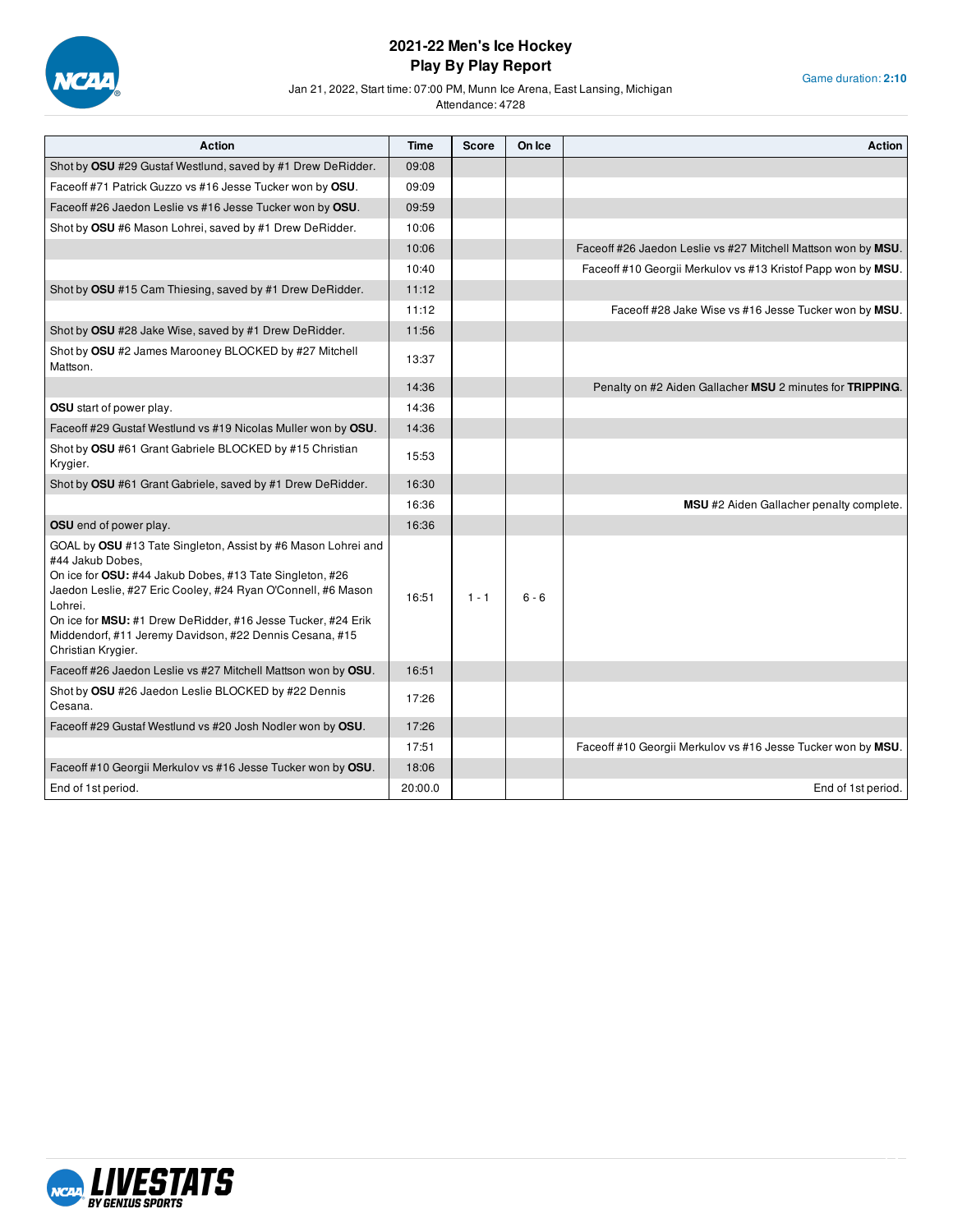

#### Jan 21, 2022, Start time: 07:00 PM, Munn Ice Arena, East Lansing, Michigan

Attendance: 4728

## **Start of 2nd period**

| <b>Buckeyes</b>                                                                                                                                                                    |       |              |        | <b>Spartans</b>                                                 |
|------------------------------------------------------------------------------------------------------------------------------------------------------------------------------------|-------|--------------|--------|-----------------------------------------------------------------|
| <b>Action</b>                                                                                                                                                                      | Time  | <b>Score</b> | On Ice | Action                                                          |
| Start of 2nd period.                                                                                                                                                               | 00:00 |              |        | Start of 2nd period.                                            |
|                                                                                                                                                                                    | 00:00 |              |        | Faceoff #29 Gustaf Westlund vs #20 Josh Nodler won by MSU.      |
| Shot by OSU #29 Gustaf Westlund BLOCKED by #4 Nash<br>Nienhuis.                                                                                                                    | 00:37 |              |        |                                                                 |
| Shot by OSU #29 Gustaf Westlund, saved by #1 Drew DeRidder.                                                                                                                        | 00:43 |              |        |                                                                 |
| Shot by OSU #94 Travis Treloar, saved by #1 Drew DeRidder.                                                                                                                         | 00:51 |              |        |                                                                 |
|                                                                                                                                                                                    | 00:56 |              |        | Shot by MSU #23 Jagger Joshua, saved by #44 Jakub Dobes.        |
| Faceoff #28 Jake Wise vs #16 Jesse Tucker won by OSU.                                                                                                                              | 01:15 |              |        |                                                                 |
|                                                                                                                                                                                    | 02:20 |              |        | Shot by MSU #27 Mitchell Mattson, saved by #44 Jakub Dobes.     |
|                                                                                                                                                                                    | 02:24 |              |        | Faceoff #10 Georgii Merkulov vs #13 Kristof Papp won by MSU.    |
|                                                                                                                                                                                    | 02:29 |              |        | Shot by MSU #8 Cole Krygier, saved by #44 Jakub Dobes.          |
| Shot by OSU #15 Cam Thiesing BLOCKED by #13 Kristof Papp.                                                                                                                          | 02:49 |              |        |                                                                 |
| Shot by OSU #15 Cam Thiesing, saved by #1 Drew DeRidder.                                                                                                                           | 02:57 |              |        |                                                                 |
|                                                                                                                                                                                    | 02:57 |              |        | Faceoff #26 Jaedon Leslie vs #27 Mitchell Mattson won by MSU.   |
|                                                                                                                                                                                    | 03:29 |              |        | Shot by MSU #17 Kyle Haskins, saved by #44 Jakub Dobes.         |
|                                                                                                                                                                                    | 03:42 |              |        | Shot by MSU #17 Kyle Haskins, saved by #44 Jakub Dobes.         |
| Faceoff #29 Gustaf Westlund vs #20 Josh Nodler won by OSU.                                                                                                                         | 03:42 |              |        |                                                                 |
| Penalty on #29 Gustaf Westlund OSU 2 minutes for TRIPPING.                                                                                                                         | 04:11 |              |        |                                                                 |
|                                                                                                                                                                                    | 04:11 |              |        | MSU start of power play.                                        |
|                                                                                                                                                                                    | 04:11 |              |        | Faceoff #28 Jake Wise vs #13 Kristof Papp won by MSU.           |
| Faceoff #28 Jake Wise vs #13 Kristof Papp won by OSU.                                                                                                                              | 04:34 |              |        |                                                                 |
|                                                                                                                                                                                    | 04:44 |              |        | Shot by MSU #22 Dennis Cesana OFF TARGET.                       |
|                                                                                                                                                                                    | 04:54 |              |        | Shot by MSU #22 Dennis Cesana BLOCKED by #24 Ryan<br>O'Connell. |
| Shot by OSU #15 Cam Thiesing, saved by #1 Drew DeRidder.                                                                                                                           | 06:07 |              |        |                                                                 |
| Faceoff #71 Patrick Guzzo vs #27 Mitchell Mattson won by OSU.                                                                                                                      | 06:10 |              |        |                                                                 |
| <b>OSU</b> #29 Gustaf Westlund penalty complete.                                                                                                                                   | 06:11 |              |        |                                                                 |
|                                                                                                                                                                                    | 06:11 |              |        | MSU end of power play.                                          |
| Shot by OSU #6 Mason Lohrei BLOCKED by #14 Adam Goodsir.                                                                                                                           | 06:13 |              |        |                                                                 |
| Penalty on #2 James Marooney OSU 5 minutes for HITTING<br>FROM BEHIND, served by #94 Travis Treloar.<br>Penalty on #2 James Marooney OSU 10 minutes for GAME<br><b>MISCONDUCT.</b> | 06:27 |              |        |                                                                 |
|                                                                                                                                                                                    | 06:27 |              |        | MSU start of power play                                         |
|                                                                                                                                                                                    | 06:27 |              |        | Faceoff #28 Jake Wise vs #13 Kristof Papp won by MSU            |
|                                                                                                                                                                                    | 06:58 |              |        | Shot by MSU #11 Jeremy Davidson, saved by #44 Jakub Dobes.      |
|                                                                                                                                                                                    | 07:00 |              |        | Shot by MSU #13 Kristof Papp, saved by #44 Jakub Dobes.         |
| Faceoff #71 Patrick Guzzo vs #20 Josh Nodler won by OSU.                                                                                                                           | 07:03 |              |        |                                                                 |
|                                                                                                                                                                                    | 07:45 |              |        | Shot by MSU #24 Erik Middendorf, saved by #44 Jakub Dobes.      |
|                                                                                                                                                                                    | 09:41 |              |        | Shot by MSU #11 Jeremy Davidson, saved by #44 Jakub Dobes.      |
|                                                                                                                                                                                    | 09:42 |              |        | Faceoff #28 Jake Wise vs #20 Josh Nodler won by MSU.            |
|                                                                                                                                                                                    | 09:46 |              |        | Shot by MSU #20 Josh Nodler, saved by #44 Jakub Dobes.          |
| <b>OSU</b> #94 Travis Treloar penalty complete.                                                                                                                                    | 11:27 |              |        |                                                                 |
|                                                                                                                                                                                    | 11:27 |              |        | MSU end of power play.                                          |
| Faceoff #10 Georgii Merkulov vs #13 Kristof Papp won by OSU.                                                                                                                       | 12:18 |              |        |                                                                 |
|                                                                                                                                                                                    | 13:22 |              |        | Shot by MSU #20 Josh Nodler OFF TARGET.                         |
|                                                                                                                                                                                    | 13:46 |              |        | Shot by MSU #23 Jagger Joshua, saved by #44 Jakub Dobes.        |

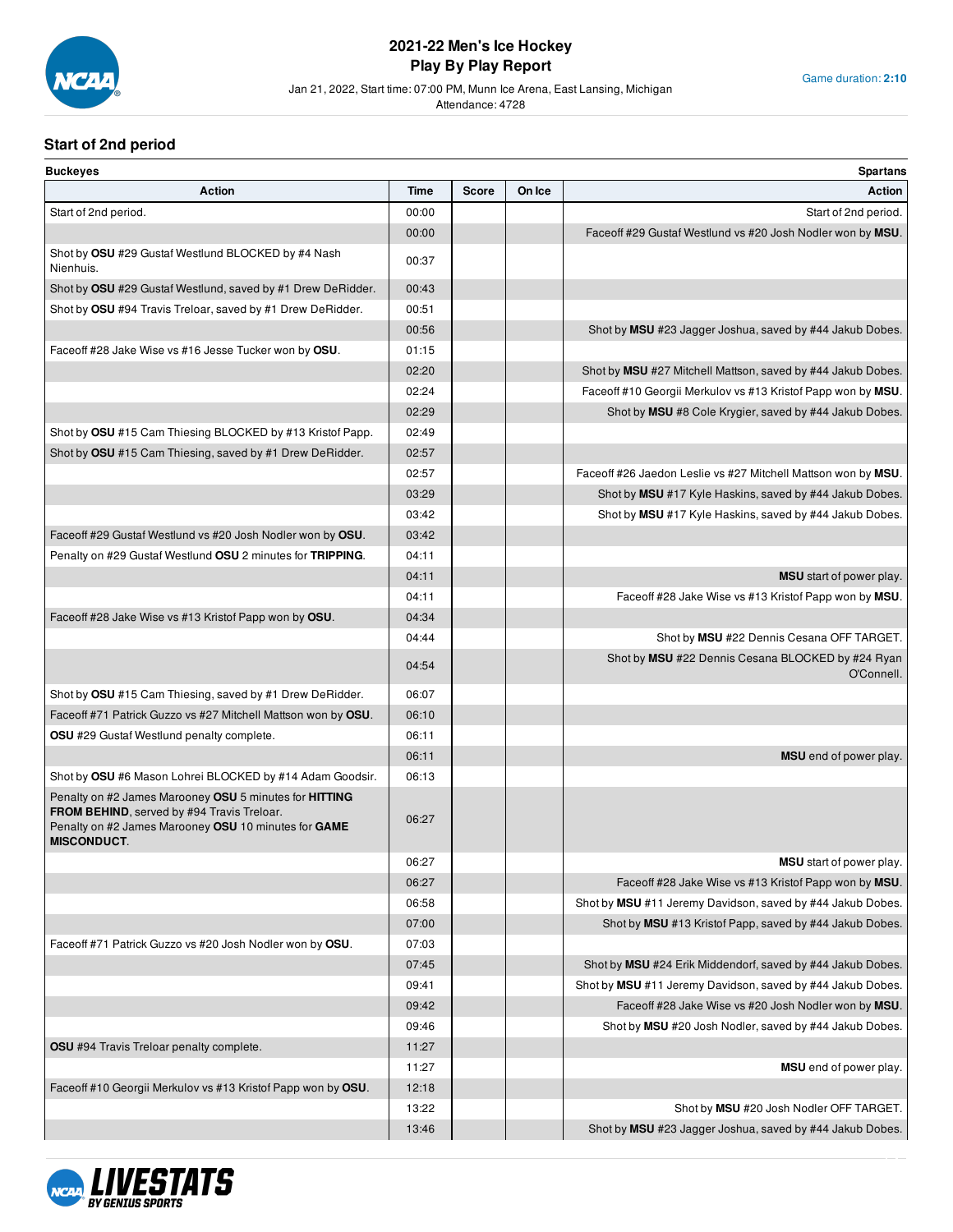

Game duration: **2:10**

Jan 21, 2022, Start time: 07:00 PM, Munn Ice Arena, East Lansing, Michigan

| <b>Action</b>                                                                                                                                                                                                                                                                                                                                                          | Time    | <b>Score</b> | On Ice  | <b>Action</b>                                                         |
|------------------------------------------------------------------------------------------------------------------------------------------------------------------------------------------------------------------------------------------------------------------------------------------------------------------------------------------------------------------------|---------|--------------|---------|-----------------------------------------------------------------------|
|                                                                                                                                                                                                                                                                                                                                                                        | 13:47   |              |         | Face off #26 Jaedon Leslie vs #16 Jesse Tucker won by MSU.            |
|                                                                                                                                                                                                                                                                                                                                                                        | 14:02   |              |         | Shot by MSU #16 Jesse Tucker, saved by #44 Jakub Dobes.               |
|                                                                                                                                                                                                                                                                                                                                                                        | 14:03   |              |         | Faceoff #71 Patrick Guzzo vs #27 Mitchell Mattson won by MSU.         |
|                                                                                                                                                                                                                                                                                                                                                                        | 14:09   |              |         | Shot by MSU #15 Christian Krygier BLOCKED by #27 Eric<br>Cooley.      |
| Shot by OSU #13 Tate Singleton BLOCKED by #7 David<br>Gucciardi.                                                                                                                                                                                                                                                                                                       | 14:55   |              |         |                                                                       |
| Shot by OSU #24 Ryan O'Connell BLOCKED by #23 Jagger<br>Joshua.                                                                                                                                                                                                                                                                                                        | 15:02   |              |         |                                                                       |
| Shot by OSU #94 Travis Treloar, saved by #1 Drew DeRidder.                                                                                                                                                                                                                                                                                                             | 15:05   |              |         |                                                                       |
|                                                                                                                                                                                                                                                                                                                                                                        | 15:06   |              |         | Faceoff #28 Jake Wise vs #20 Josh Nodler won by MSU.                  |
|                                                                                                                                                                                                                                                                                                                                                                        | 15:31   |              |         | Shot by MSU #20 Josh Nodler, saved by #44 Jakub Dobes.                |
|                                                                                                                                                                                                                                                                                                                                                                        | 15:35   |              |         | Shot by MSU #20 Josh Nodler, saved by #44 Jakub Dobes.                |
| Shot by OSU #11 Kamil Sadlocha OFF TARGET.                                                                                                                                                                                                                                                                                                                             | 15:41   |              |         |                                                                       |
| Shot by OSU #17 Mark Cheremeta OFF TARGET.                                                                                                                                                                                                                                                                                                                             | 15:48   |              |         |                                                                       |
| Faceoff #10 Georgii Merkulov vs #20 Josh Nodler won by OSU.                                                                                                                                                                                                                                                                                                            | 15:57   |              |         |                                                                       |
| Shot by OSU #16 Quinn Preston, saved by #1 Drew DeRidder.                                                                                                                                                                                                                                                                                                              | 16:20   |              |         |                                                                       |
| Shot by OSU #6 Mason Lohrei, saved by #1 Drew DeRidder.                                                                                                                                                                                                                                                                                                                | 16:32   |              |         |                                                                       |
| GOAL by OSU #15 Cam Thiesing, Assist by #10 Georgii Merkulov<br>and #3 Cole McWard,<br>On ice for <b>OSU:</b> #44 Jakub Dobes, #15 Cam Thiesing, #16 Quinn<br>Preston, #10 Georgii Merkulov, #3 Cole McWard, #6 Mason<br>Lohrei.<br>On ice for MSU: #1 Drew DeRidder, #24 Erik Middendorf, #26<br>Tanner Kelly, #20 Josh Nodler, #4 Nash Nienhuis, #8 Cole<br>Krygier. | 16:43   | $2 - 1$      | $6 - 6$ |                                                                       |
| Faceoff #71 Patrick Guzzo vs #13 Kristof Papp won by OSU.                                                                                                                                                                                                                                                                                                              | 16:43   |              |         |                                                                       |
| Faceoff #29 Gustaf Westlund vs #27 Mitchell Mattson won by<br>OSU.                                                                                                                                                                                                                                                                                                     | 17:39   |              |         |                                                                       |
|                                                                                                                                                                                                                                                                                                                                                                        | 17:49   |              |         | Penalty on #14 Adam Goodsir MSU 2 minutes for<br><b>INTERFERENCE.</b> |
| <b>OSU</b> start of power play.                                                                                                                                                                                                                                                                                                                                        | 17:49   |              |         |                                                                       |
| Faceoff #28 Jake Wise vs #19 Nicolas Muller won by OSU.                                                                                                                                                                                                                                                                                                                | 17:49   |              |         |                                                                       |
| Shot by OSU #28 Jake Wise, saved by #1 Drew DeRidder.                                                                                                                                                                                                                                                                                                                  | 17:57   |              |         |                                                                       |
| Faceoff #28 Jake Wise vs #19 Nicolas Muller won by OSU.                                                                                                                                                                                                                                                                                                                | 17:59   |              |         |                                                                       |
| Shot by OSU #10 Georgii Merkulov, saved by #1 Drew DeRidder.                                                                                                                                                                                                                                                                                                           | 18:08   |              |         |                                                                       |
| Faceoff #28 Jake Wise vs #19 Nicolas Muller won by OSU.                                                                                                                                                                                                                                                                                                                | 18:09   |              |         |                                                                       |
| Shot by OSU #3 Cole McWard BLOCKED by #23 Jagger Joshua.                                                                                                                                                                                                                                                                                                               | 19:19.6 |              |         |                                                                       |
| Shot by OSU #33 Will Riedell, saved by #1 Drew DeRidder.                                                                                                                                                                                                                                                                                                               | 19:42.9 |              |         |                                                                       |
|                                                                                                                                                                                                                                                                                                                                                                        | 19:49.0 |              |         | <b>MSU</b> #14 Adam Goodsir penalty complete.                         |
| OSU end of power play.                                                                                                                                                                                                                                                                                                                                                 | 19:49.0 |              |         |                                                                       |
| End of 2nd period.                                                                                                                                                                                                                                                                                                                                                     | 20:00.0 |              |         | End of 2nd period.                                                    |

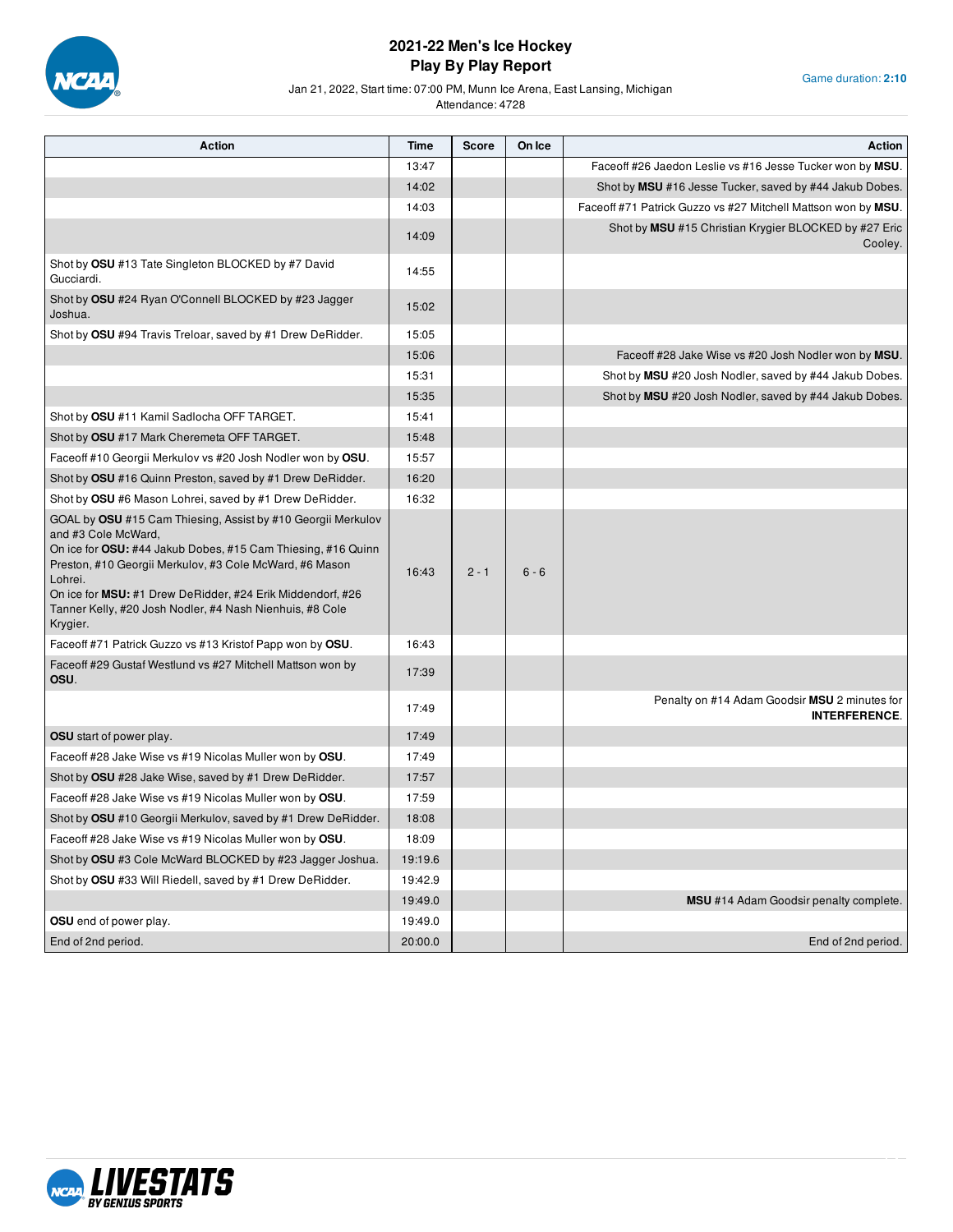

Jan 21, 2022, Start time: 07:00 PM, Munn Ice Arena, East Lansing, Michigan

Attendance: 4728

## **Start of 3rd period**

| <b>Buckeyes</b>                                                                                                                                                                                                                                                                                                                                              |       |              |         | <b>Spartans</b>                                               |
|--------------------------------------------------------------------------------------------------------------------------------------------------------------------------------------------------------------------------------------------------------------------------------------------------------------------------------------------------------------|-------|--------------|---------|---------------------------------------------------------------|
| <b>Action</b>                                                                                                                                                                                                                                                                                                                                                | Time  | <b>Score</b> | On Ice  | <b>Action</b>                                                 |
| Start of 3rd period.                                                                                                                                                                                                                                                                                                                                         | 00:00 |              |         | Start of 3rd period.                                          |
|                                                                                                                                                                                                                                                                                                                                                              | 00:00 |              |         | Faceoff #29 Gustaf Westlund vs #20 Josh Nodler won by MSU.    |
| Shot by OSU #13 Tate Singleton, saved by #1 Drew DeRidder.                                                                                                                                                                                                                                                                                                   | 00:33 |              |         |                                                               |
|                                                                                                                                                                                                                                                                                                                                                              | 01:01 |              |         | Shot by MSU #15 Christian Krygier, saved by #44 Jakub Dobes.  |
| Face off #28 Jake Wise vs #16 Jesse Tucker won by OSU.                                                                                                                                                                                                                                                                                                       | 01:02 |              |         |                                                               |
| Shot by OSU #6 Mason Lohrei BLOCKED by #16 Jesse Tucker.                                                                                                                                                                                                                                                                                                     | 01:24 |              |         |                                                               |
| Face off #10 Georgii Merkulov vs #13 Kristof Papp won by OSU.                                                                                                                                                                                                                                                                                                | 02:00 |              |         |                                                               |
| Shot by OSU #16 Quinn Preston, saved by #1 Drew DeRidder.                                                                                                                                                                                                                                                                                                    | 02:10 |              |         |                                                               |
|                                                                                                                                                                                                                                                                                                                                                              | 02:10 |              |         | Faceoff #10 Georgii Merkulov vs #13 Kristof Papp won by MSU.  |
| Shot by OSU #26 Jaedon Leslie, saved by #1 Drew DeRidder.                                                                                                                                                                                                                                                                                                    | 03:13 |              |         |                                                               |
| Faceoff #29 Gustaf Westlund vs #20 Josh Nodler won by OSU.                                                                                                                                                                                                                                                                                                   | 03:27 |              |         |                                                               |
| Shot by OSU #28 Jake Wise, saved by #1 Drew DeRidder.                                                                                                                                                                                                                                                                                                        | 04:27 |              |         |                                                               |
|                                                                                                                                                                                                                                                                                                                                                              | 04:32 |              |         | Faceoff #28 Jake Wise vs #16 Jesse Tucker won by MSU.         |
|                                                                                                                                                                                                                                                                                                                                                              | 04:54 |              |         | Shot by MSU #11 Jeremy Davidson, saved by #44 Jakub Dobes.    |
|                                                                                                                                                                                                                                                                                                                                                              | 05:23 |              |         | Shot by MSU #13 Kristof Papp BLOCKED by #61 Grant Gabriele.   |
|                                                                                                                                                                                                                                                                                                                                                              | 05:39 |              |         | Shot by MSU #4 Nash Nienhuis, saved by #44 Jakub Dobes.       |
| Faceoff #10 Georgii Merkulov vs #20 Josh Nodler won by OSU.                                                                                                                                                                                                                                                                                                  | 06:16 |              |         |                                                               |
| GOAL by OSU #27 Eric Cooley, Assist by #21 Joe Dunlap and<br>#24 Ryan O'Connell,<br>On ice for OSU: #44 Jakub Dobes, #27 Eric Cooley, #21 Joe<br>Dunlap, #10 Georgii Merkulov, #6 Mason Lohrei, #3 Cole<br>McWard.<br>On ice for MSU: #1 Drew DeRidder, #23 Jagger Joshua, #20 Josh<br>Nodler, #26 Tanner Kelly, #5 Powell Connor, #15 Christian<br>Krygier. | 07:09 | $3 - 1$      | $6 - 6$ |                                                               |
| Faceoff #29 Gustaf Westlund vs #20 Josh Nodler won by OSU.                                                                                                                                                                                                                                                                                                   | 07:09 |              |         |                                                               |
| Faceoff #29 Gustaf Westlund vs #16 Jesse Tucker won by OSU.                                                                                                                                                                                                                                                                                                  | 07:37 |              |         |                                                               |
|                                                                                                                                                                                                                                                                                                                                                              | 08:55 |              |         | Shot by MSU #15 Christian Krygier, saved by #44 Jakub Dobes.  |
| Shot by OSU #3 Cole McWard, saved by #1 Drew DeRidder.                                                                                                                                                                                                                                                                                                       | 08:55 |              |         |                                                               |
| Faceoff #10 Georgii Merkulov vs #13 Kristof Papp won by OSU.                                                                                                                                                                                                                                                                                                 | 08:57 |              |         |                                                               |
| Face off #10 Georgii Merkulov vs #13 Kristof Papp won by OSU.                                                                                                                                                                                                                                                                                                | 09:28 |              |         |                                                               |
| Shot by OSU #16 Quinn Preston, saved by #1 Drew DeRidder.                                                                                                                                                                                                                                                                                                    | 09:42 |              |         |                                                               |
| Shot by OSU #10 Georgii Merkulov BLOCKED by #13 Kristof<br>Papp.                                                                                                                                                                                                                                                                                             | 09:49 |              |         |                                                               |
|                                                                                                                                                                                                                                                                                                                                                              | 09:56 |              |         | Faceoff #28 Jake Wise vs #20 Josh Nodler won by MSU.          |
|                                                                                                                                                                                                                                                                                                                                                              | 10:01 |              |         | Shot by MSU #24 Erik Middendorf, saved by #44 Jakub Dobes.    |
|                                                                                                                                                                                                                                                                                                                                                              | 10:02 |              |         | Faceoff #10 Georgii Merkulov vs #16 Jesse Tucker won by MSU.  |
|                                                                                                                                                                                                                                                                                                                                                              | 10:05 |              |         | Shot by MSU #11 Jeremy Davidson, saved by #44 Jakub Dobes.    |
|                                                                                                                                                                                                                                                                                                                                                              | 10:09 |              |         | Shot by MSU #15 Christian Krygier, saved by #44 Jakub Dobes.  |
|                                                                                                                                                                                                                                                                                                                                                              | 10:25 |              |         | Shot by MSU #11 Jeremy Davidson, saved by #44 Jakub Dobes.    |
| Shot by OSU #16 Quinn Preston, saved by #1 Drew DeRidder.                                                                                                                                                                                                                                                                                                    | 10:39 |              |         |                                                               |
|                                                                                                                                                                                                                                                                                                                                                              | 10:39 |              |         | Faceoff #26 Jaedon Leslie vs #27 Mitchell Mattson won by MSU. |
| Shot by OSU #61 Grant Gabriele, saved by #1 Drew DeRidder.                                                                                                                                                                                                                                                                                                   | 10:58 |              |         |                                                               |
| Faceoff #26 Jaedon Leslie vs #13 Kristof Papp won by OSU.                                                                                                                                                                                                                                                                                                    | 10:58 |              |         |                                                               |
| Shot by OSU #61 Grant Gabriele OFF TARGET.                                                                                                                                                                                                                                                                                                                   | 11:04 |              |         |                                                               |
|                                                                                                                                                                                                                                                                                                                                                              | 12:20 |              |         | Shot by MSU #24 Erik Middendorf, saved by #44 Jakub Dobes.    |
|                                                                                                                                                                                                                                                                                                                                                              | 12:21 |              |         | Faceoff #28 Jake Wise vs #20 Josh Nodler won by MSU.          |
|                                                                                                                                                                                                                                                                                                                                                              | 12:24 |              |         | Shot by MSU #20 Josh Nodler, saved by #44 Jakub Dobes.        |

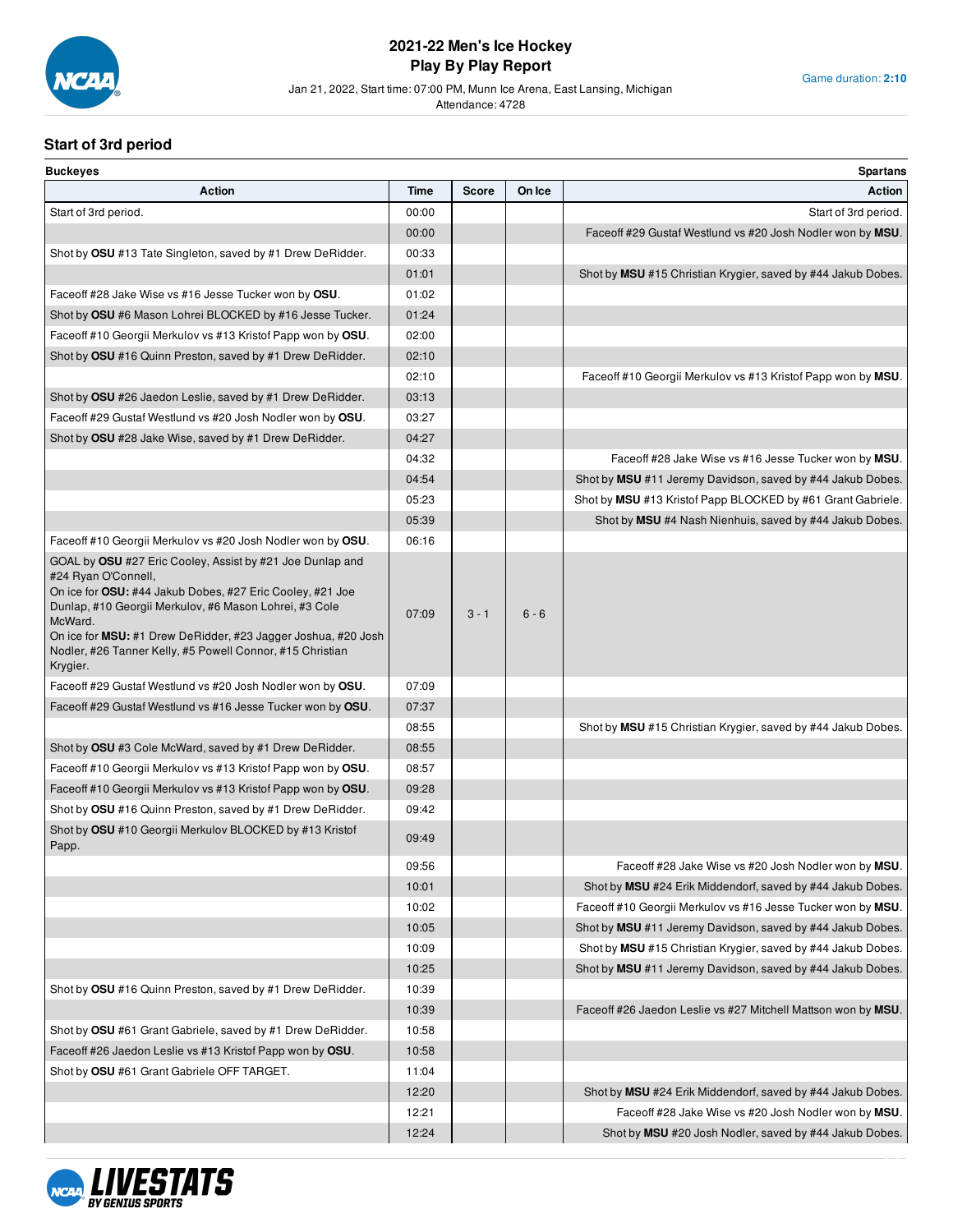

Game duration: **2:10**

Jan 21, 2022, Start time: 07:00 PM, Munn Ice Arena, East Lansing, Michigan

| Action                                                                                                                                                                                                                                                                                                        | Time    | <b>Score</b> | On Ice  | <b>Action</b>                                              |
|---------------------------------------------------------------------------------------------------------------------------------------------------------------------------------------------------------------------------------------------------------------------------------------------------------------|---------|--------------|---------|------------------------------------------------------------|
| Shot by OSU #33 Will Riedell BLOCKED by #7 David Gucciardi.                                                                                                                                                                                                                                                   | 13:25   |              |         |                                                            |
|                                                                                                                                                                                                                                                                                                               | 14:10   |              |         | Shot by MSU #24 Erik Middendorf, saved by #44 Jakub Dobes. |
|                                                                                                                                                                                                                                                                                                               | 14:10   |              |         | Shot by MSU #24 Erik Middendorf, saved by #44 Jakub Dobes. |
| Faceoff #10 Georgii Merkulov vs #19 Nicolas Muller won by OSU.                                                                                                                                                                                                                                                | 14:12   |              |         |                                                            |
| Shot by OSU #10 Georgii Merkulov OFF TARGET.                                                                                                                                                                                                                                                                  | 14:27   |              |         |                                                            |
|                                                                                                                                                                                                                                                                                                               | 17:14   |              |         | Shot by MSU #16 Jesse Tucker, saved by #44 Jakub Dobes.    |
|                                                                                                                                                                                                                                                                                                               | 18:06   |              |         | Shot by MSU #7 David Gucciardi, saved by #44 Jakub Dobes.  |
| Faceoff #28 Jake Wise vs #16 Jesse Tucker won by OSU.                                                                                                                                                                                                                                                         | 18:08   |              |         |                                                            |
|                                                                                                                                                                                                                                                                                                               | 18:08   |              |         | Shot by MSU #22 Dennis Cesana, saved by #44 Jakub Dobes.   |
|                                                                                                                                                                                                                                                                                                               | 18:51   |              |         | <b>EMPTY NET for MSU.</b>                                  |
| GOAL by OSU #61 Grant Gabriele,<br>On ice for OSU: #44 Jakub Dobes, #61 Grant Gabriele, #15 Cam<br>Thiesing, #28 Jake Wise, #16 Quinn Preston, #33 Will Riedell.<br>On ice for MSU: #4 Nash Nienhuis, #22 Dennis Cesana, #16<br>Jesse Tucker, #24 Erik Middendorf, #23 Jagger Joshua, #11<br>Jeremy Davidson. | 18:51   | $4 - 1$      | $6 - 6$ |                                                            |
|                                                                                                                                                                                                                                                                                                               | 18:51   |              |         | Goalie #1 Drew DeRidder in for MSU.                        |
| Faceoff #26 Jaedon Leslie vs #27 Mitchell Mattson won by OSU.                                                                                                                                                                                                                                                 | 18:51   |              |         |                                                            |
|                                                                                                                                                                                                                                                                                                               | 19:25.5 |              |         | Penalty on #5 Powell Connor MSU 2 minutes for TRIPPING.    |
| OSU start of power play.                                                                                                                                                                                                                                                                                      | 19:25.5 |              |         |                                                            |
| Faceoff #26 Jaedon Leslie vs #19 Nicolas Muller won by OSU.                                                                                                                                                                                                                                                   | 19:25.5 |              |         |                                                            |
| Shot by OSU #33 Will Riedell, saved by #1 Drew DeRidder.                                                                                                                                                                                                                                                      | 19:43.3 |              |         |                                                            |
| Faceoff #26 Jaedon Leslie vs #23 Jagger Joshua won by OSU.                                                                                                                                                                                                                                                    | 19:43.5 |              |         |                                                            |
| Shot by OSU #21 Joe Dunlap, saved by #1 Drew DeRidder.                                                                                                                                                                                                                                                        | 19:53.2 |              |         |                                                            |
| End of 3rd period.                                                                                                                                                                                                                                                                                            | 20:00.0 |              |         | End of 3rd period.                                         |
|                                                                                                                                                                                                                                                                                                               | 20:00.0 |              |         | MSU #5 Powell Connor penalty complete.                     |
| <b>OSU</b> end of power play.                                                                                                                                                                                                                                                                                 | 20:00.0 |              |         |                                                            |

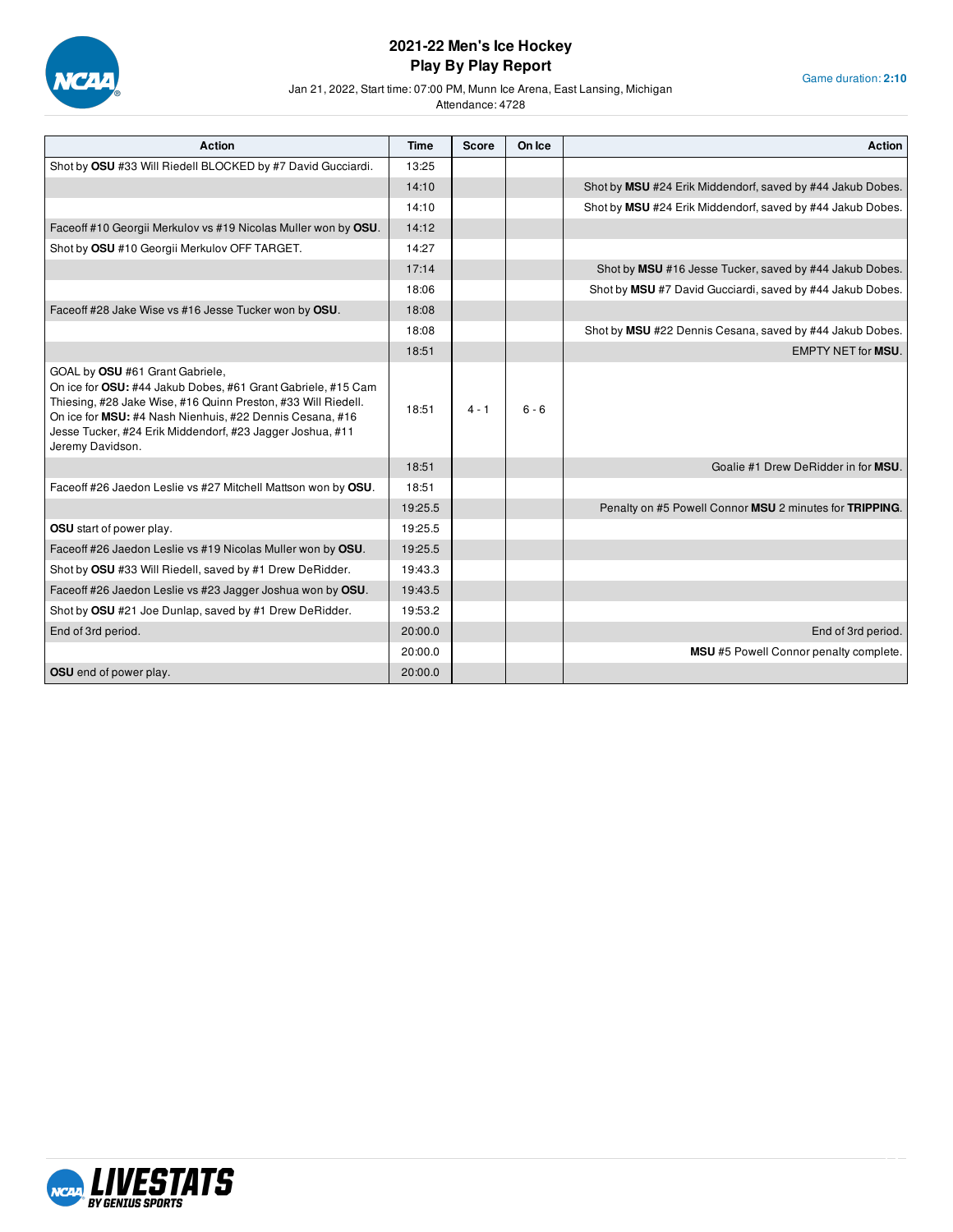

Game duration: **2:10**

Jan 21, 2022, Start time: 07:00 PM, Munn Ice Arena, East Lansing, Michigan Attendance: 4728

# **OHIO ST. 4 - 1 MICHIGAN ST.**

## **Scoring by period**

| Team         |  |  |
|--------------|--|--|
| Ohio St.     |  |  |
| Michigan St. |  |  |

#### **Shot chart**



## **Shot summary**

| <b>Buckeyes</b>                             |          |                |                |          |  |  |
|---------------------------------------------|----------|----------------|----------------|----------|--|--|
|                                             |          | $\mathbf{2}$   | 3              | Tot      |  |  |
| Total shots attempted                       | 23       | 19             | 17             | 59       |  |  |
| Blocked by defense                          | 6        | 6              | 3              | 15       |  |  |
| Shots Off Target                            | 1        | $\overline{2}$ | $\overline{2}$ | 5        |  |  |
| Pipes                                       | $\Omega$ | $\mathbf 0$    | $\mathbf 0$    | $\Omega$ |  |  |
| Total shots on-target                       | 16       | 11             | 12             | 39       |  |  |
| Shots saved by goalie<br><b>Jakub Dobes</b> | 2        | 14             | 15             | 31       |  |  |
|                                             |          |                | Goals scored:  | 4        |  |  |

| Buckeyes                                    |                |                |          |     |  |                                               |             | <b>Spartans</b>      |              |                |
|---------------------------------------------|----------------|----------------|----------|-----|--|-----------------------------------------------|-------------|----------------------|--------------|----------------|
|                                             |                | $\overline{2}$ | 3        | Tot |  |                                               |             | $\mathbf{2}$         | 3            | Tot            |
| Total shots attempted                       | 23             | 19             | 17       | 59  |  | Total shots attempted                         | 3           | 18                   | 16           | 37             |
| Blocked by defense                          | 6              | 6              | 3        | 15  |  | Blocked by defense                            | $\mathbf 0$ | $\overline{2}$       |              | 3              |
| Shots Off Target                            |                | 2              | 2        | 5   |  | Shots Off Target                              | $\mathbf 0$ | $\overline{c}$       | 0            | $\overline{c}$ |
| Pipes                                       | $\mathbf{0}$   | 0              | $\Omega$ | 0   |  | Pipes                                         | $\mathbf 0$ | $\mathbf{0}$         | $\mathbf{0}$ | $\mathbf{0}$   |
| Total shots on-target                       | 16             | 11             | 12       | 39  |  | Total shots on-target                         | 3           | 4                    | 15           | 32             |
| Shots saved by goalie<br><b>Jakub Dobes</b> | $\overline{2}$ | 14             | 15       | 31  |  | Shots saved by goalie<br><b>Drew DeRidder</b> | 15          | 10                   | 10           | 35             |
| Goals scored:                               |                |                | 4        |     |  |                                               |             | <b>Goals scored:</b> |              |                |

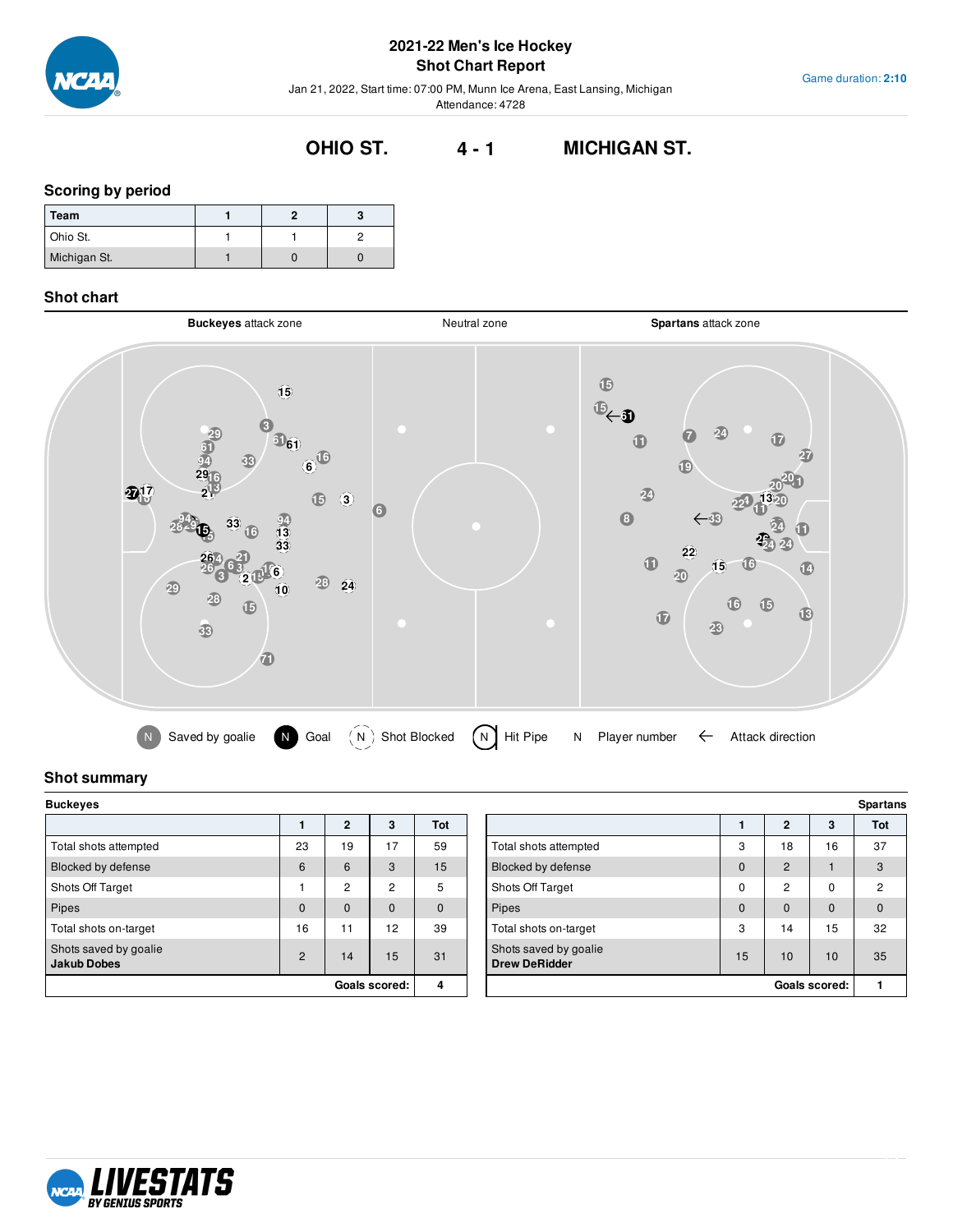

## **2021-22 Men's Ice Hockey Shot Chart (Advanced) Report**

Jan 21, 2022, Start time: 07:00 PM, Munn Ice Arena, East Lansing, Michigan Attendance: 4728

# **OHIO ST. 4 - 1 MICHIGAN ST.**

#### **Scoring by period**

| Team         |  |  |
|--------------|--|--|
| Ohio St.     |  |  |
| Michigan St. |  |  |

### **Shot chart**



## **Shot statistics**



### **Shot summary**

**Buckeyes Spartans**



Game duration: **2:10**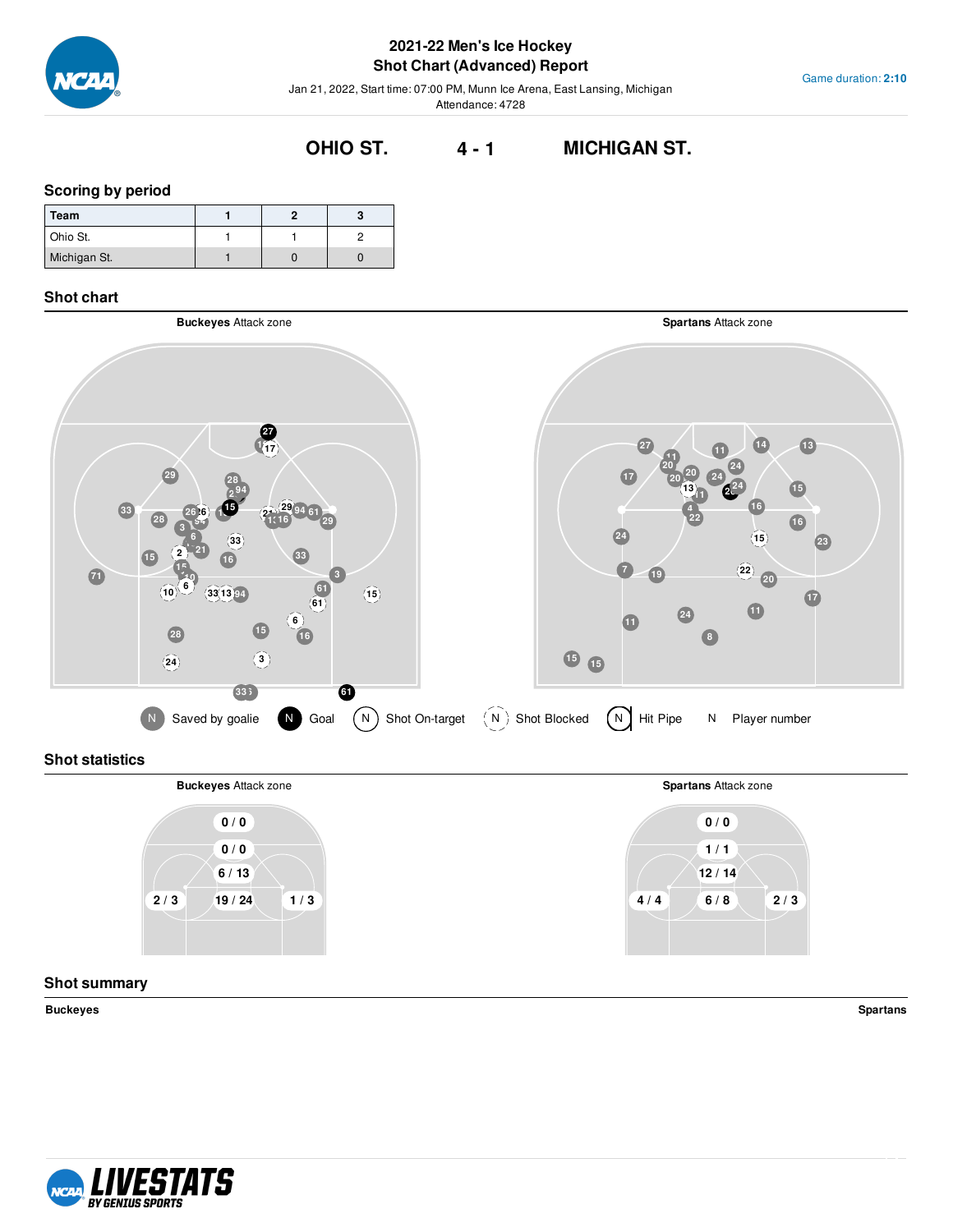

## **2021-22 Men's Ice Hockey Shot Chart (Advanced) Report**

Game duration: **2:10**

Jan 21, 2022, Start time: 07:00 PM, Munn Ice Arena, East Lansing, Michigan

|                                             |                | $\overline{2}$ | 3              | Tot      |
|---------------------------------------------|----------------|----------------|----------------|----------|
| Total shots attempted                       | 23             | 19             | 17             | 59       |
| Blocked by defense                          | 6              | 6              | 3              | 15       |
| Shots Off Target                            | 1              | $\overline{2}$ | $\overline{2}$ | 5        |
| Pipes                                       | $\mathbf{0}$   | $\mathbf 0$    | $\mathbf 0$    | $\Omega$ |
| Total shots on-target                       | 16             | 11             | 12             | 39       |
| Shots saved by goalie<br><b>Jakub Dobes</b> | $\overline{2}$ | 14             | 15             | 31       |
|                                             |                |                | Goals scored:  | Δ        |

|                                               |          | $\mathbf{2}$   | 3             | Tot            |
|-----------------------------------------------|----------|----------------|---------------|----------------|
| Total shots attempted                         | 3        | 18             | 16            | 37             |
| Blocked by defense                            | $\Omega$ | $\overline{2}$ |               | 3              |
| Shots Off Target                              | $\Omega$ | $\mathfrak{p}$ | 0             | $\overline{2}$ |
| Pipes                                         | $\Omega$ | $\Omega$       | $\Omega$      | $\mathbf 0$    |
| Total shots on-target                         | 3        | 14             | 15            | 32             |
| Shots saved by goalie<br><b>Drew DeRidder</b> | 15       | 10             | 10            | 35             |
|                                               |          |                | Goals scored: |                |